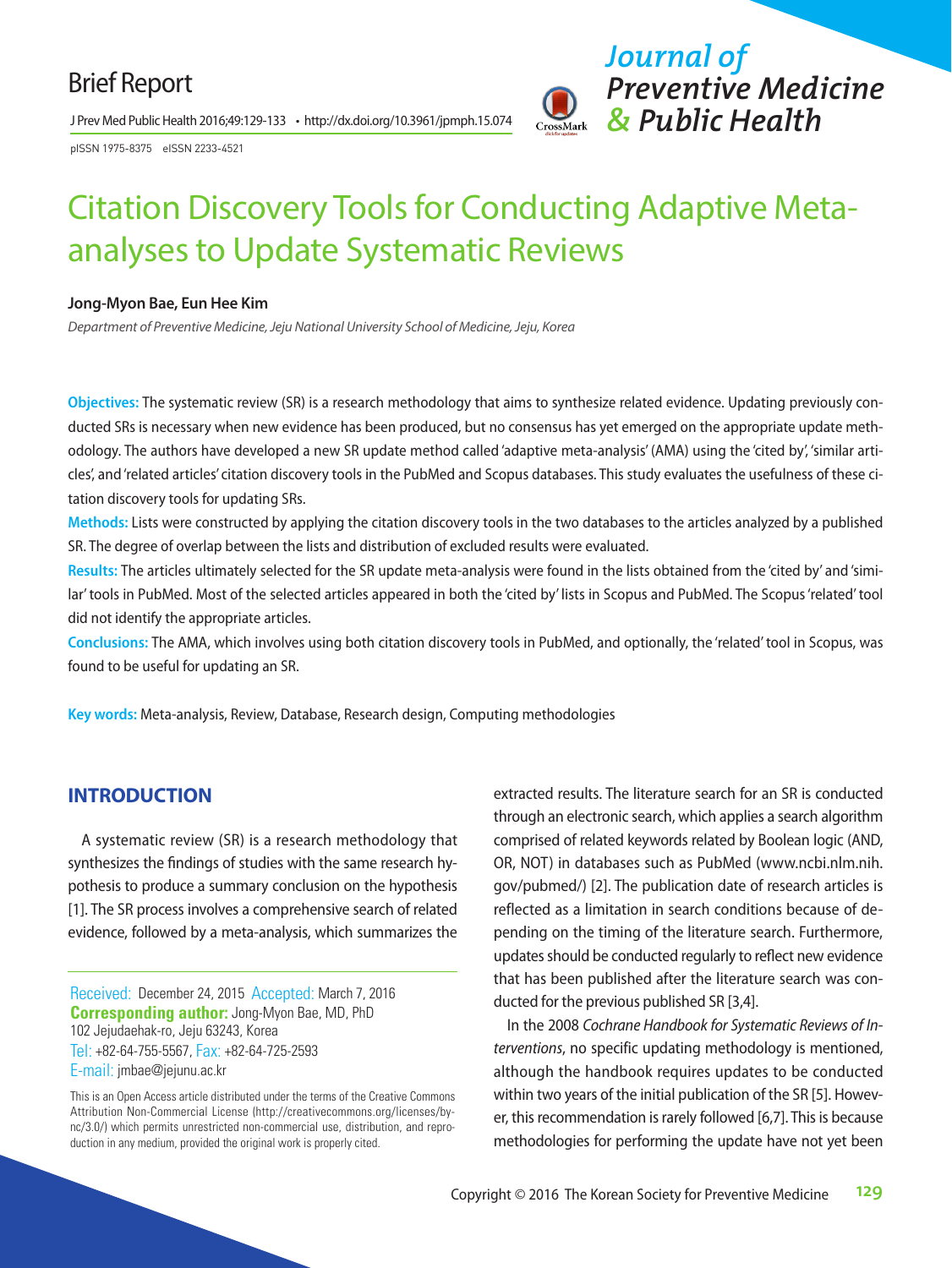#### Journal of **Preventive Medicine** & Public Health

established [8,9], and the update requires human resources and time [4]. For topics in which the number of searching engines is increasing, the burden of updating necessarily increases as well [10]. Therefore, methodologies that enable more efficient searches are needed.

PubMed and Scopus (www.scopus.com), which are the main databases searched for SRs, each have citation discovery tools that provide a list of articles that cited the article of interest and a list of similar or related articles. We developed an SR update methodology that uses these tools. Lists of articles citing or related to the existing SR are first constructed from the citation discovery tools without a separate electronic search, and then articles to be used in the new meta-analysis are selected [11-14]. This methodology assumes that studies conducted with the same research hypothesis have a high likelihood of citing the articles included in the original SR or of being in the list of similar/related articles, and thus that our method will produce a similar list to what the Cochrane review update (CRU) method would produce. In order to differentiate the new methodology from the CRU, which reproduces the SR according to a previously developed protocol, we have named this methodology 'adaptive meta-analysis' (AMA) [11-14]. The AMA approach to SR updating was developed on the basis of the techniques for using the citation discovery tools we found to be most appropriate.

The 'related articles' citation discovery tool in Scopus produces lists of more than 5000 citations per article, which makes the search too broad to be useful. On the other hand, it is unclear whether the more targeted citation discovery tools that produce shorter lists are inclusive enough. It is worth determining whether using the citation discovery tools of Scopus and PubMed without performing other searches is sufficient to produce a comprehensive list of the articles that should ultimately be included in an SR update. Thus, this study aims to evaluate the value of using the citation discovery tools following the AMA method for an SR update.

## **METHODS**

In order to investigate the usefulness of the 'cited by' citation discovery tool of Scopus, we selected the SR published by one of the present co-authors [15] in 2008 because the SR needed an update and the SR authors had already published a summary of findings published later on the hypothesis covered by the SR [12]. The electronic databases used by Bae et al. [15] for

the original SR were PubMed, Ovid MEDLINE, and Embase. The search terms used were ([pancreas] OR [pancreatic]) AND ([neoplasm] OR [cancer]) AND ([fruit] OR [citrus]). For each of 10 articles (nine articles and the SR of Bae et al. [15]), we used the citation discovery tools to produce lists of 'cited by' articles provided by PubMed (PM\_C), 'similar articles' provided by Pub-Med (PM S), and 'cited by' articles provided by Scopus (SC C). The long lists of 'related articles' provided by Scopus (SC\_R) were used just to confirm the number of articles included in the lists. The latest publication date included in the search was late November 2015.

The three types of lists were divided into the following four groups: (A) lists of articles in both PM\_C and SC\_C, (B) lists of articles in both PM\_S and SC\_C, (C) lists of articles included only in SC\_C, and (D) lists of articles included only in PM\_C.

The inclusion criteria for the updated meta-analysis were as follows: analytical epidemiological studies (i.e., case-control studies or cohort studies) that investigated whether pancreatic cancer risk decreased with the level of citrus fruit intake. We evaluated the abstracts and full texts of articles included in the three lists (PM\_C, PM\_S, SC\_C), and then excluded articles according to the following criteria: (1) laboratory studies on animal, cellular, and genetic levels, (2) studies on diseases other than pancreatic cancer, (3) studies that involved developing research methodologies, (4) studies on disease statistics, (5) expert opinions or reviews, (6) systematic reviews, (7) observational studies without information on citrus fruit intake, and (8) clinical studies of patients. According to the aforementioned criteria, we investigated the distribution of articles by the three citation discovery tool lists. The distribution of the selected articles was used as an index for evaluation of the usefulness of the citation discovery tools for the SR update.

## **RESULTS**

When the 'cited by', 'similar articles', and 'related articles' citation discovery tools in PubMed and Scopus were applied to the nine articles selected in the meta-analysis by Bae et al. [15] plus the article by Bae et al. itself, the PM\_C lists contained a total of 173 articles, while the PM\_S lists included 2380 articles. The SC\_C lists contained 573 articles, while the SC\_S lists comprised 95 365 articles. The fact that there were approximately 9500 articles in the SC\_S list for each article confirmed that the Scopus 'related articles' tool produced a search that was too broad to be useful.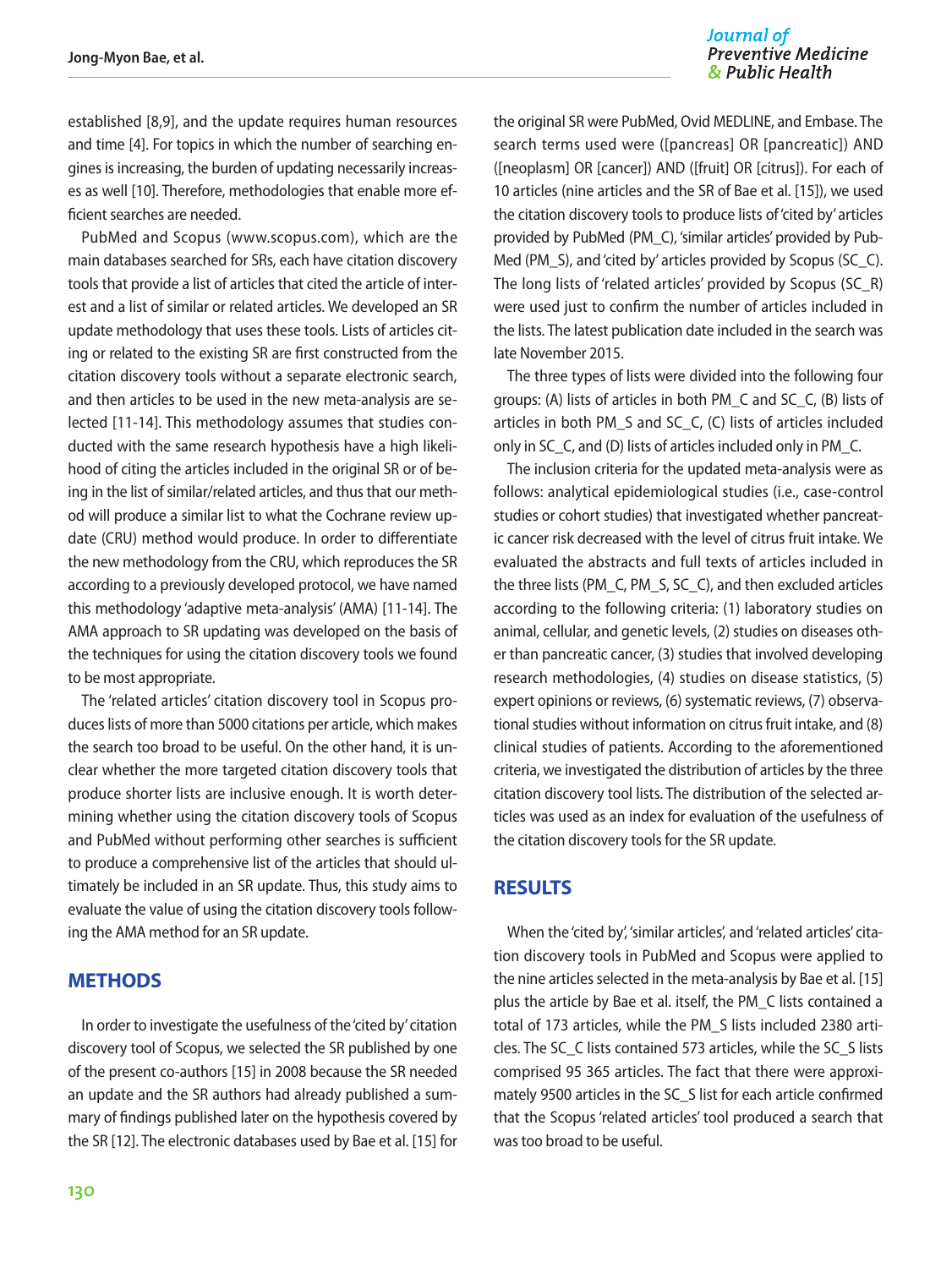#### **Table 1.** Distribution of lists obtained from citation discovery tools in Scopus and PubMed

| <b>Groups</b>      |                                                          | <b>Scopus</b> 'cited<br>by' $(n = 573)$ |
|--------------------|----------------------------------------------------------|-----------------------------------------|
| [A] PM_C &<br>SC C | Overlapping with PubMed 'cited by'<br>$(n=173)$          | 154                                     |
| [B] PM S &<br>SC C | Overlapping with PubMed 'similar articles'<br>$(n=2380)$ | 92                                      |
| <b>ICISC C</b>     | Only in Scopus 'cited by'                                | 327                                     |
| <b>IDIPM C</b>     | Only in PubMed 'cited by'                                | 19                                      |

PM\_C, 'cited by' articles provided by PubMed; SC\_C, 'cited by' articles provided by Scopus; PM\_S, 'similar articles' provided by PubMed.

**Table 3.** Differences between the Cochrane review update (CRU) and adaptive meta-analysis (AMA) for updating a systematic review (SR)

|                   | CRU              | AMA                                      |
|-------------------|------------------|------------------------------------------|
| Protocol revision | Mandatory        | Flexible                                 |
| Starting point    | Study protocol   | Articles selected by previous SR         |
| Database search   | Mandatory        | If needed                                |
| Search method     | Search algorithm | Citation discovery tools                 |
| Update intervals  | Regular          | Any time                                 |
| Update authors    | Original authors | Anyone                                   |
| Study design      | SR               | $SR$ with meta-epidemiology <sup>1</sup> |
|                   |                  |                                          |

1 Bae [17] describes the concept of 'meta-epidemiology'.

#### **Table 2.** Distribution of study characteristics among the 4 groups in Table 1

| <b>Study characteristics</b>                                     | $(n=154)$ | $[A]$ PM $C$ & SC $C$ $[B]$ PM $S$ & SC $C$<br>$(n=92)$ | $[C]$ SC $_C$<br>$(n=327)$ | $[D]$ PM $C$<br>$(n=19)$ |  |  |  |
|------------------------------------------------------------------|-----------|---------------------------------------------------------|----------------------------|--------------------------|--|--|--|
| Laboratory studies                                               | 30        |                                                         | 81                         |                          |  |  |  |
| Studies of diseases other than pancreatic cancer                 |           |                                                         | 22                         |                          |  |  |  |
| Methodology-focused studies                                      |           |                                                         |                            |                          |  |  |  |
| Studies on disease statistics                                    |           |                                                         | 14                         |                          |  |  |  |
| Expert opinions and reviews                                      | 16        | 13                                                      | 126                        |                          |  |  |  |
| Systematic reviews                                               | 16        |                                                         | 15                         |                          |  |  |  |
| Observational studies without information on citris fruit intake | 59        | 64                                                      | 31                         |                          |  |  |  |
| Clinical studies                                                 |           |                                                         | 27                         |                          |  |  |  |
| Articles ultimately selected                                     |           |                                                         |                            |                          |  |  |  |

PM\_C, 'cited by' articles provided by PubMed; SC\_C, 'cited by' articles provided by Scopus; PM\_S, 'similar articles' provided by PubMed.

Table 1 shows the overlap between the 573 articles in the SC\_C lists and the PM\_C and PM\_S lists. Among the 173 articles in PM\_C, 154 (89.1%) articles overlapped with SC\_C; among the 2380 articles in PM\_S, 92 (3.9%) articles overlapped with SC C. In other words, among the 573 articles in SC C, 246  $(= 154 + 92)$  articles were also included in PM C and PM S, showing an overlap of  $42.9\%$  (= 246 / 573).

Table 2 shows the distribution of the articles according to their characteristics after the aforementioned exclusion criteria were applied. Among the four groups shown in Table 1, the group that contained the highest number of ultimately selected articles was the set of overlapping articles in PM\_C and SC\_ C. In contrast, in the group of articles included only in SC\_C, no article was selected for the meta-analysis update.

## **DISCUSSION**

The finding that no article was selected from the list of articles included only in SC\_C, which is also shown in Table 2, sig-

nifies that the 'cited by' and 'similar articles' tools provided by PubMed are sufficient for SR updates. However, since many articles were selected from the list of articles that appeared in both PM\_C and SC\_C, the efficiency of searches can be increased by using the overlapping articles from the two lists. We recommend this approach as the search strategy for the SR update method we have named the 'AMA' [11-14].

For CRU, confirmation of the necessity of updates, determination of the timing of updates, and cumulative meta-analysis have been discussed [3,16]. Moreover, additional complications, such as the need to reflect changes in the calculation of risk of bias due to updates, have been suggested [4]. Given that consensus has not yet been reached on the proposed CRU update methodology, we present the AMA as a more feasible alternative to the CRU (Table 3). A CRU involves performing literature searches repeatedly at fixed intervals, using the search algorithms from the previous meta-analysis protocol [5]. In contrast, the AMA method develops a list of articles to analyze based on the articles that were selected in the original SR,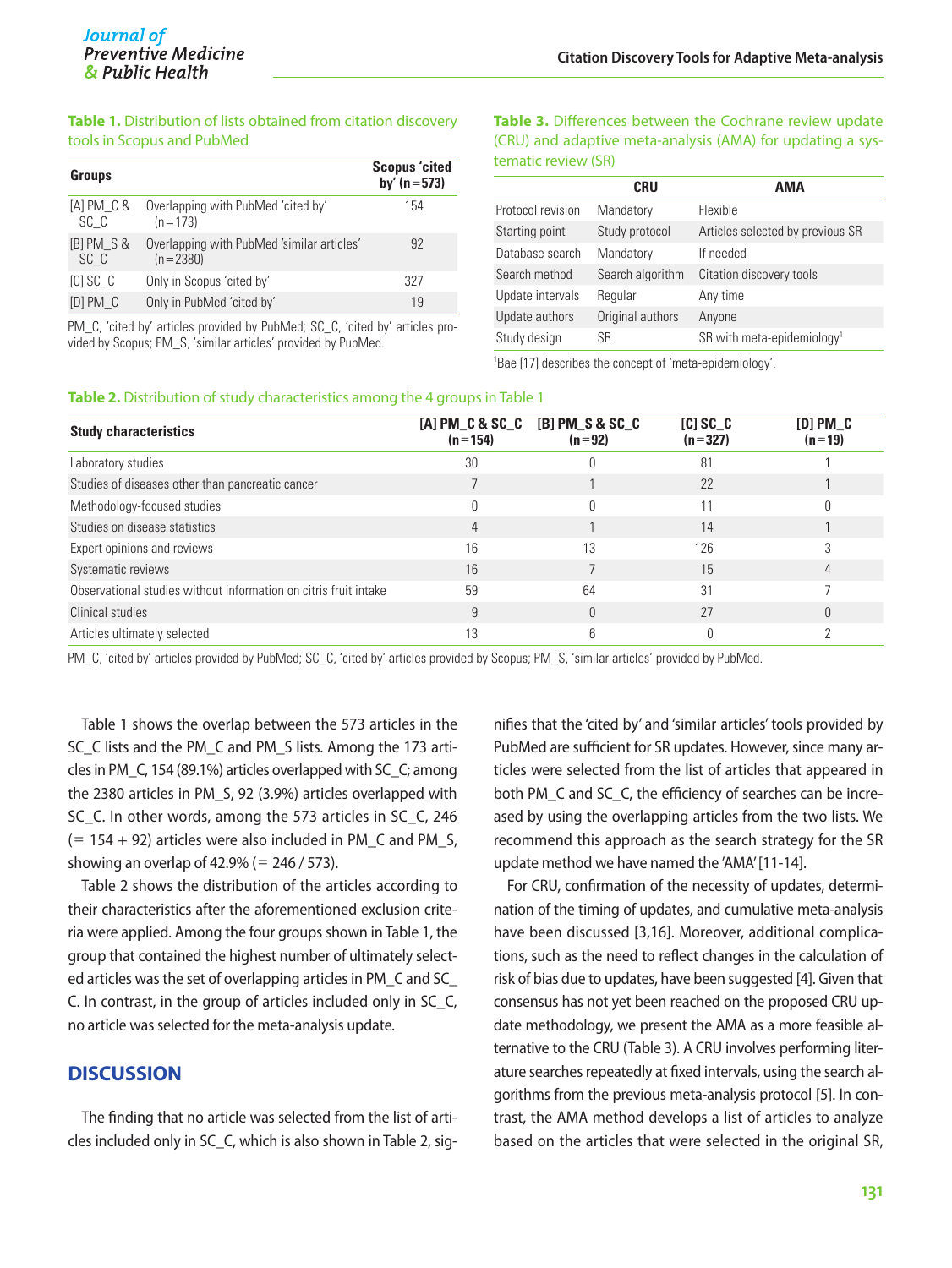which had involved searches using a stated algorithm. AMA compiles an updated list of articles for analysis by producing lists of articles that cite or are similar to the articles included in the SR, using citation discovery tools. Therefore, the most notable difference between the two methods is that CRU values protocols to generate reproducible results while AMA values lists of selected articles to generate acceptable results. Since updating an SR can mean that a meta-analysis must be conducted again on additionally selected articles that are consistent with a certain research hypothesis, we used the term 'adaptive' to distinguish our method from simply 'updating' the SR.

AMA has several advantages. First, omitting electronic searches reduces the time and effort needed to update an SR. The fact that all articles that need to be selected can be found using only the two citation discovery tools of PubMed is encouraging. Second, AMA is also useful for identifying included articles that report on the same cases or cohort [12]. When the 'cited by' and 'similar articles' tools are used, duplicates among published articles can be easily assessed so that the list of articles to be including in the meta-analysis can be modified as needed. Third, since the AMA method can confirm errors in previously published SRs and can additionally conduct a sensitivity analysis or subgroup analysis while adding articles that were omitted in the previous SRs, it can be used as a methodology for meta-epidemiology [17].

The validity of AMA remains to be investigated. AMA cannot yet be directly compared to other methods since there is no consensus on the criteria for including articles in a meta-analysis. Nevertheless, when AMA was applied to previous SRs in which a hand search was conducted after an electronic search, we confirmed that several articles that should have been selected, when considering the search period, were omitted [11,13,14]. This indicates that AMA can increase the accuracy in a SR literature search. In the future, it is expected that applying AMA to more studies will show that AMA is useful as a methodology for updating SRs.

## **CONFLICT OF INTEREST**

The authors have no conflicts of interest associated with the material presented in this paper.

## **ORCID**

Jong-Myon Bae *http://orcid.org/0000-0003-3080-7852*

Eun Hee Kim *http://orcid.org/0000-0002-1065-1080*

### **REFERENCES**

- 1. Tseng TY, Dahm P, Poolman RW, Preminger GM, Canales BJ, Montori VM. How to use a systematic literature review and meta-analysis. J Urol 2008;180(4):1249-1256.
- 2. Engberg S. Systematic reviews and meta-analysis: studies of studies. J Wound Ostomy Continence Nurs 2008;35(3):258- 265.
- 3. Moher D, Tsertsvadze A, Tricco AC, Eccles M, Grimshaw J, Sampson M, et al. When and how to update systematic reviews. Cochrane Database Syst Rev 2008;(1):MR000023.
- 4. Mayhew AD, Kabir M, Ansari MT. Considerations from the risk of bias perspective for updating Cochrane reviews. Syst Rev 2015;4:136.
- 5. Higgins JP, Green S, Scholten RJ. Maintaining reviews: updates, amendments and feedback. In: Higgins JP, Green S; Cochrane Collaboration. Cochrane handbook for systematic reviews of interventions. Chichester: Wiley-Blackwell; 2008, p. 31-46.
- 6. Moher D, Tetzlaff J, Tricco AC, Sampson M, Altman DG. Epidemiology and reporting characteristics of systematic reviews. PLoS Med 2007;4(3):e78.
- 7. Pieper D, Antoine SL, Neugebauer EA, Eikermann M. Up-todateness of reviews is often neglected in overviews: a systematic review. J Clin Epidemiol 2014;67(12):1302-1308.
- 8. Vernooij RW, Sanabria AJ, Solà I, Alonso-Coello P, Martínez García L. Guidance for updating clinical practice guidelines: a systematic review of methodological handbooks. Implement Sci 2014;9:3.
- 9. Martínez García L, Arévalo-Rodríguez I, Solà I, Haynes RB, Vandvik PO, Alonso-Coello P, et al. Strategies for monitoring and updating clinical practice guidelines: a systematic review. Implement Sci 2012;7:109.
- 10. Crumley ET, Wiebe N, Cramer K, Klassen TP, Hartling L. Which resources should be used to identify RCT/CCTs for systematic reviews: a systematic review. BMC Med Res Methodol 2005;5:24.
- 11. Bae JM. Human papillomavirus 16 infection as a potential risk factor for prostate cancer: an adaptive meta-analysis. Epidemiol Health 2015;37:e2015005.
- 12. Bae JM. The necessity of an observational study on the interactions between allergic history and citrus fruit intake for the prevention of pancreatic cancer. Epidemiol Health 2015;37: e2015028.